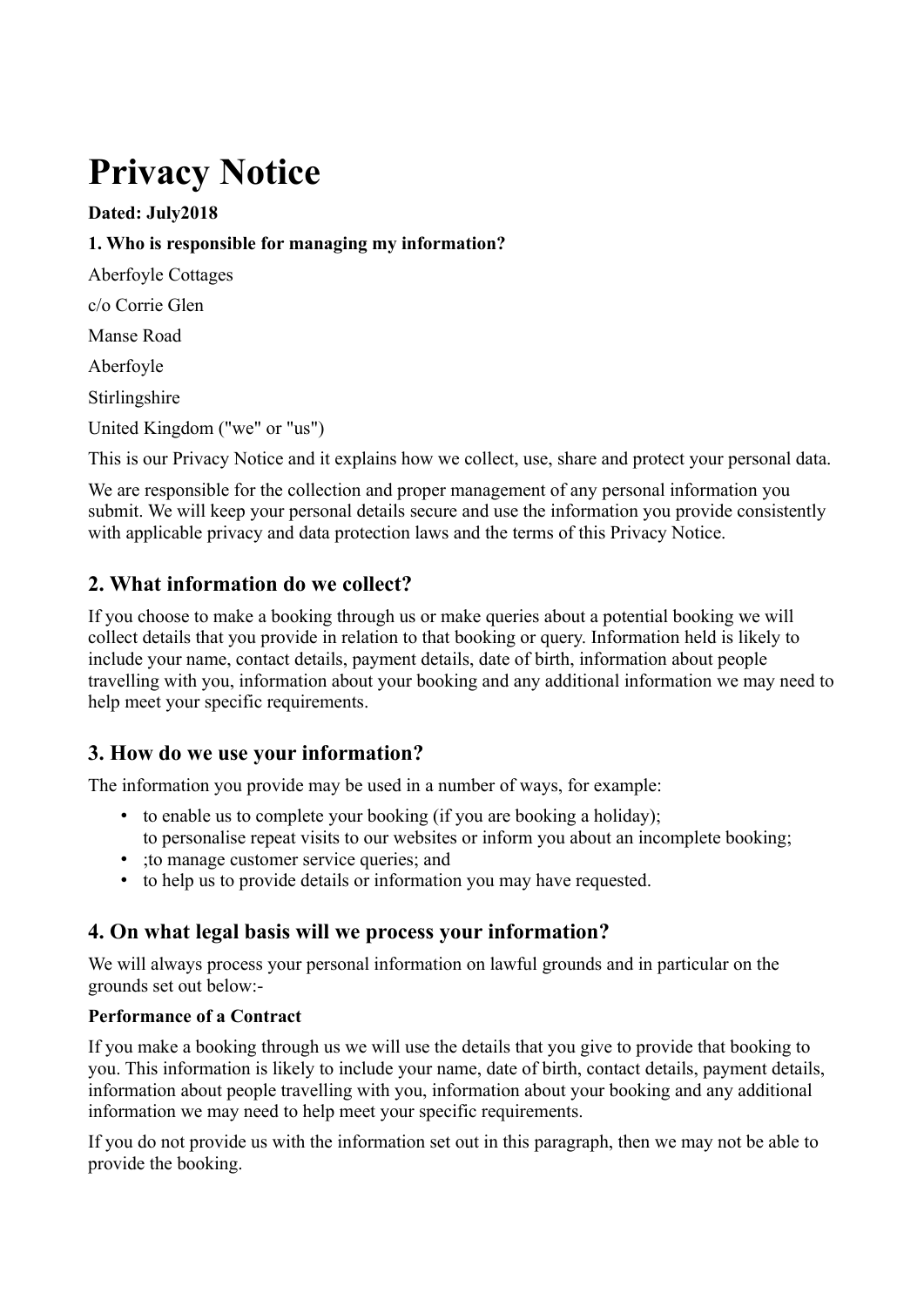#### **Legitimate Interest**

We want to give you the best possible customer experience whilst respecting your privacy.

We may use your name and contact details to tell you about our own products and services which we think may be of interest to you. You can ask us to stop doing so at any time.

Data privacy law allows this as part of our legitimate interest in understanding our customers, marketing our services to them and helping us to provide them with the highest levels of service.

#### **Legal Obligation**

We may also disclose your personal data without your permission to the extent that we are required to do so by law or regulation.

## **5. Who will you share my information with?**

We will not share your details with any third party for advertising or promotional purposes.

We may also disclose your personal data without your permission in connection with any legal proceedings or prospective legal proceedings, and in order to establish, exercise or defend our legal right

7. Updating Your Details?

If you would like to change any of your preferences relating to the way in which we may use your information for direct marketing, then please send an email to enquiries $@ab$ erfoyle-cottages.co.uk

Alternatively you can call on 01877 382427.

## **6. How long will we hold your information for?**

We have a system of retention periods in place to ensure that your information is only stored whilst it is required for the relevant purposes or to meet legal requirements. Where your information is no longer required, we will ensure it is disposed of or deleted in a secure manner.

## **7. Your rights**

You have the right to ask us at any time:-

- to confirm whether we hold any of your personal data;
- to send you a copy of any personal data that we hold about you;
- to correct any inaccuracies in your personal data and to add relevant details where the personal data we hold is incomplete;
- to delete (to the extent possible) any of your personal data, where we are required by law to do so;
- to stop processing your personal data, where we are required by law to do so;
- to let you have a portable copy of the personal data we hold about you, where we are required by law to do so;
- to stop processing any of your personal data that we process on the basis of our legitimate interests; and
- to stop sending you marketing material. However please note that we may continue to send you service related (i.e. non-marketing) communications, such as email updates

Where we have reached a decision that affects you by processing your personal data automatically then you have the right to speak to someone to discuss that decision.

We do not use your personal data for the purpose of profiling.

Where we process your personal data on the basis that you have given us your consent to do so then